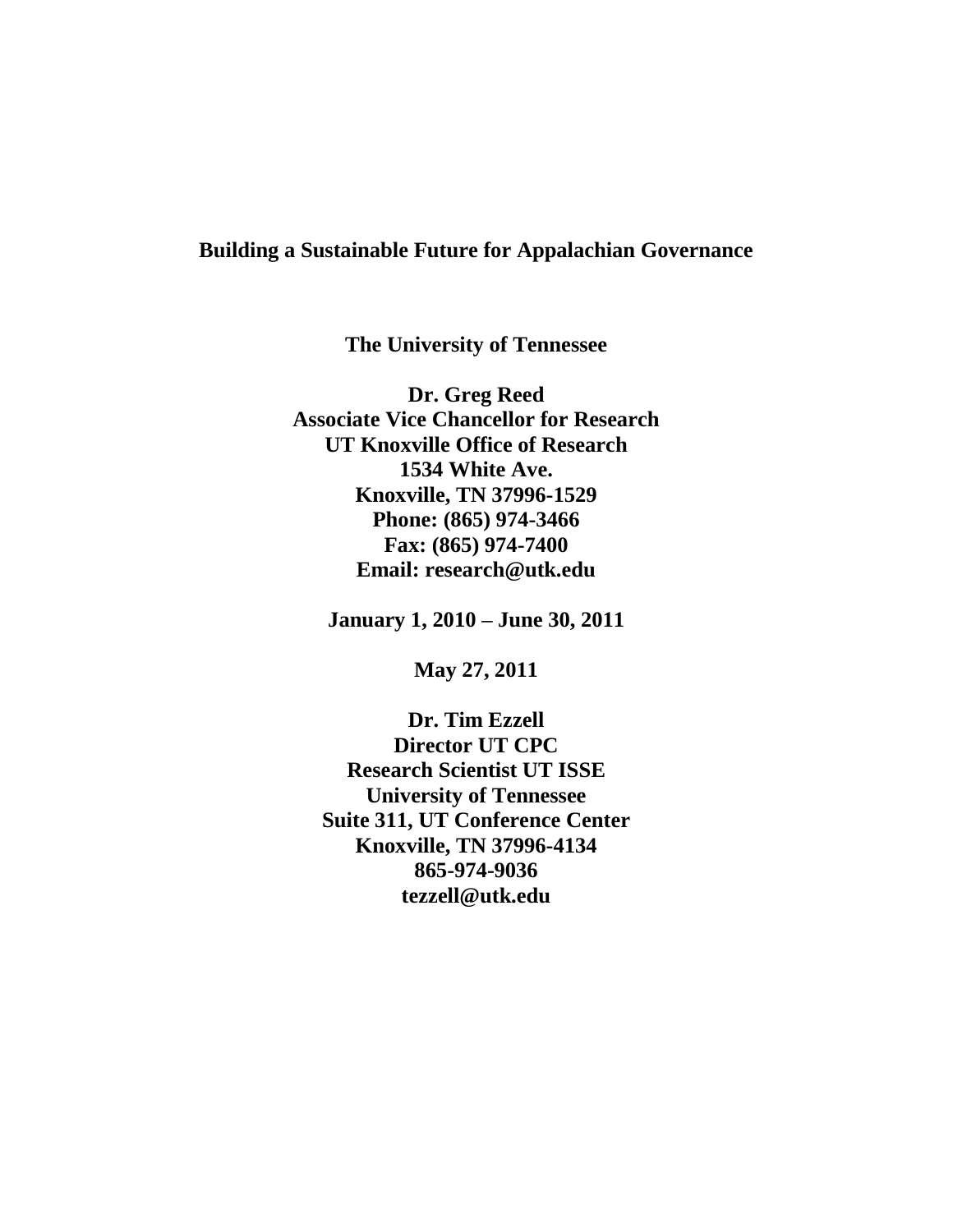## **Final Report Narrative**

| Name of Project: "Building a Sustainable Future for Appalachian Governance |                                  |
|----------------------------------------------------------------------------|----------------------------------|
| Grant Period: July 1, 2010 – June 30, 2011                                 |                                  |
| Grantee Name: University of Tennessee                                      | Project Director: Dr. Tim Ezzell |

### **Description of Project:**

For the 2010 ATP project, students at UT addressed issues of governance facing Appalachian Communities. In an effort to gauge the effectiveness of governance region-wide and to identify localized trends and issues, students assessed case representative study communities in the five ARC subregions, identified important issues, and developed future scenarios. Based on these scenarios, students then developed recommendations to improve governance in each subregion.

### **Activities:**

UT hosted a workshop at the Baker Center for Public Policy in October 2010 to determine characteristics of good governance and to develop scenarios related to potential governance issues. Participants met in breakout groups and plenary sessions to evaluate governance issues at four scales: local, state, national, and international. ATP students worked with local leaders, researchers, and stakeholders to explore the special challenges confronting rural Appalachian communities and to assess future governance in the region.

Based on these findings, UT students conducted a trends analysis for each of the five ARC subregions. Using case study communities from each subregion, the students identified current and future opportunities and concerns for these areas. Students then developed three future scenarios for each subregion (light, dark, and status quo), identified subregional priorities, and developed recommendations to improve rural governance, address possible or emerging issues, and create opportunities for economic growth.

Students presented these findings at a Baker Center in November, where they discussed their findings with experts and stakeholders. Results of these discussions were incorporated into the final recommendations.

#### **Project Outcomes:**

Students organized and facilitated a governance workshop at the Baker Center that included local and national experts, representatives from local, state, and federal agencies, and elected officials.

Students presented their research and finings at the ATP meeting in Washington and at the Baker Center in Knoxville.

Students developed and presented a poster at the ATP meeting in Washington.

Students shared results from the project with workshop participants and other stakeholders.

### **Problems Encountered:**

No problems were encountered in the course of this project.